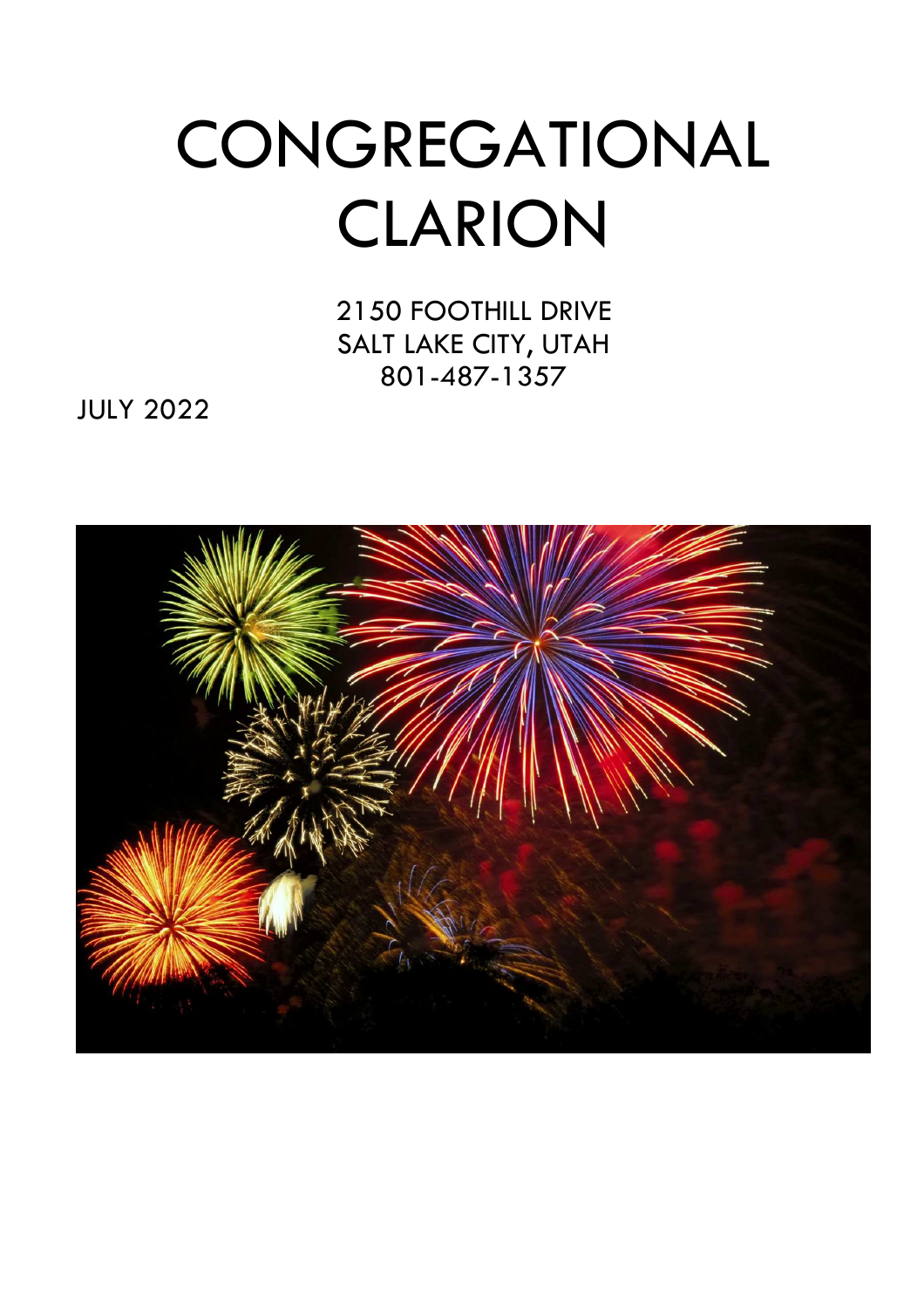## **First Congregational Church 2150 S. Foothill Drive Salt Lake City, Utah 84109**  Phone: (801) 487-1357 Email: firstcongo@gwestoffice.net Website: www.firstcongregationalslc.org

**Sunday Worship Services:** In Person Worship at 10:00am

| <b>Bridge Pastor:</b>       | Rev. Martha Moler                              |
|-----------------------------|------------------------------------------------|
| <b>Moderator:</b>           | <b>Mike McIntire</b>                           |
| 2nd Assoc. Moderator:       | <b>Bill Brown</b>                              |
| Treasurer:                  | Paul Kelley                                    |
| <b>Financial Secretary:</b> | <b>Mike McIntire</b>                           |
| <b>Church Clerk:</b>        | Ken Rockwell                                   |
| <b>Board of Trustees:</b>   | <b>Scott Hansen</b>                            |
| <b>Board of Deacons:</b>    | <b>Diane Forster-Burke</b>                     |
| <b>Outreach Board:</b>      | Cissy Wolff                                    |
| <b>Parish Nurses:</b>       | Diane Forster-Burke, Marge Kimes, Lynne Calame |
| <b>Camp Fellowship:</b>     | <b>Christine Madsen and Shaun McIntire</b>     |
| <b>Garden of Grace:</b>     | Scott & Jeanne Hansen                          |
| <b>Choir Director:</b>      | Devon Bettolo                                  |
| Organist:                   | <b>Teresa Clawson</b>                          |
| <b>Church Secretary:</b>    | Kristi Hanson                                  |

# **CLARION DEADLINE**

August Clarion Deadline will be July 13<sup>th</sup> Please Note Early Deadline due to my vacation schedule. You can email your articles to firstcongo@qwestoffice.net

## **KRISTI VACATION SCHEDULE**

Kristi will be out of the office July  $22^{nd}$  – July  $30^{th}$ . I will not have cell coverage so please plan accordingly. I will be printing the following Sundays (July 24<sup>th</sup> and July 31st<sup>st</sup>) on July 20<sup>th</sup>. Deacons please plan ahead. Thank you. I will also be printing the Newsletter on July 21<sup>st</sup> so please have articles in on time. Thank you.

**CAMP FELLOWSHIP REGISTRATION - Is Now Open!** – Please go to the following website for information. https://www.campfellowship.com/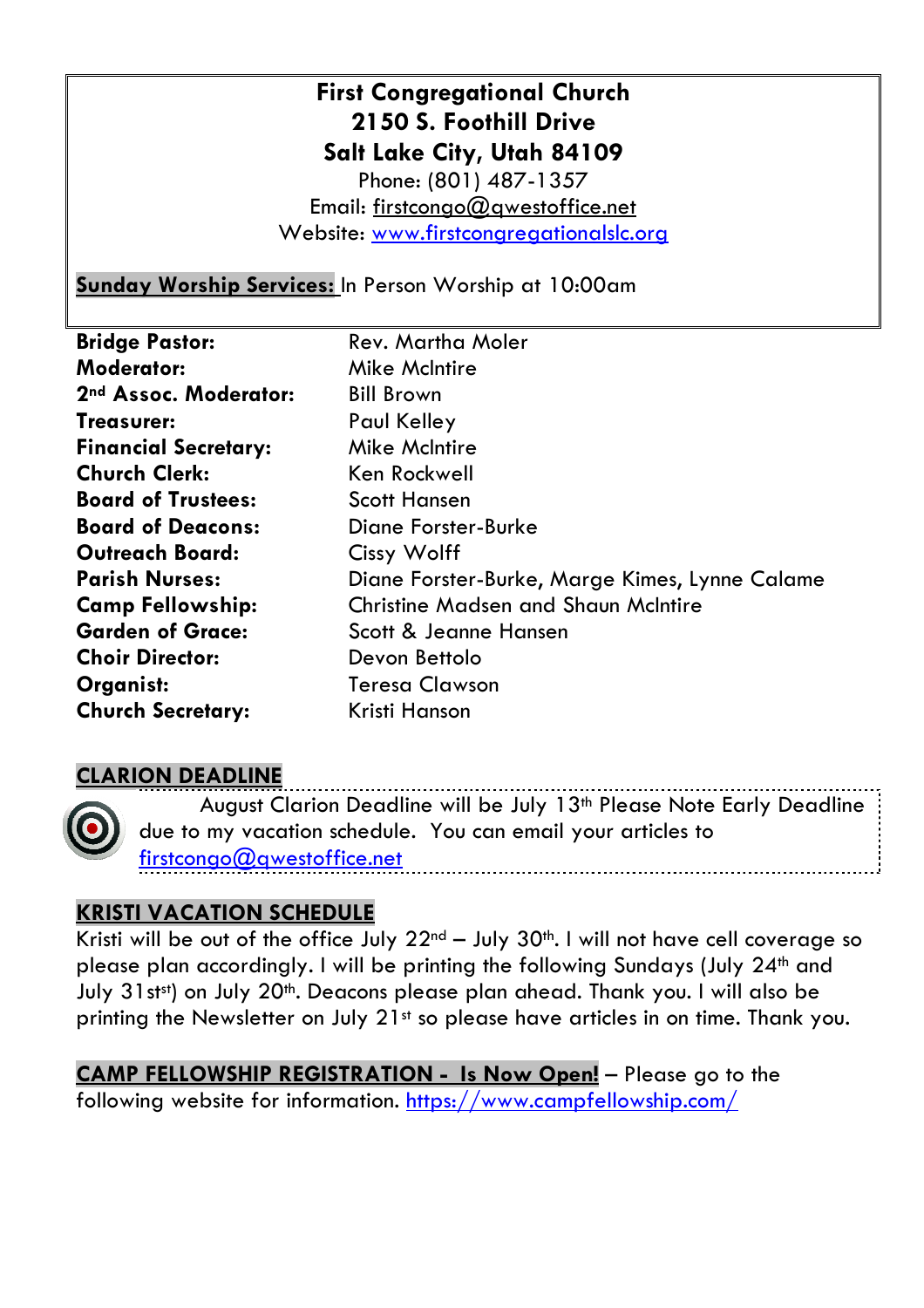#### **WELCOME TO OUR NEW BRIDGE PASTOR – Reverend Martha M. Moler**

 My coming to serve First Congregational Church as your Bridge Pastor is something of a full circle for me. 70 years ago this month my name was entered on the Cradle Roll at First Congregational Downtown by my parents, Murray and Eleanor Moler who were active members. We lived on the corner of King Street and 21st South, then 25<sup>th</sup> East, so this is my neighborhood though I've been gone more than 65 years.

 My ministry goes back to being an Elder in charge of Worship, deciding to go to Iliff School of Theology in Denver



to earn a Master of Divinity degree. While in seminary I served in an urban congregation in Denver and two rural churches in Idaho as a student pastor. I was ordained 25 years ago at Trinity Presbyterian Church in North Ogden as a Presbyterian Minister of Word and Sacrament. The first church I served as Pastor was in Falls Church, VA. A congregation trying to grow by an intentional Older Adult Ministry focus. Then I moved to New York State serving in Attica and Rochester. Dewey Avenue Presbyterian Church in Rochester had chosen a similar path to the one that our church faces by being a tenant congregation in a large Methodist church. I went for one month and stayed six years, until the decision was made to close our church while the members all moved together to another congregation. The day Dewey Avenue closed I retired, for the first time.

 A few months later I moved across country to Utah to serve as Pastor of congregations in Kanab and Orem. Then I retired again thinking I would not serve another church as Pastor … that was until I saw FCC's request for pulpit supply and a bridge pastor. There were just too many intersections that lead me to First Congregational for it to be happenstance. This feels like where I am supposed to be.

 I look forward to getting to know our members and I've even agreed to go to Church Camp for one day.

 If you come to my office when we are working you might met Cheyenne my long hair miniature Dachshund -she will wake up long enough to greet you though she doesn't bark. The rest of my human family all live on the East Coast and I hope to visit them late this Fall.